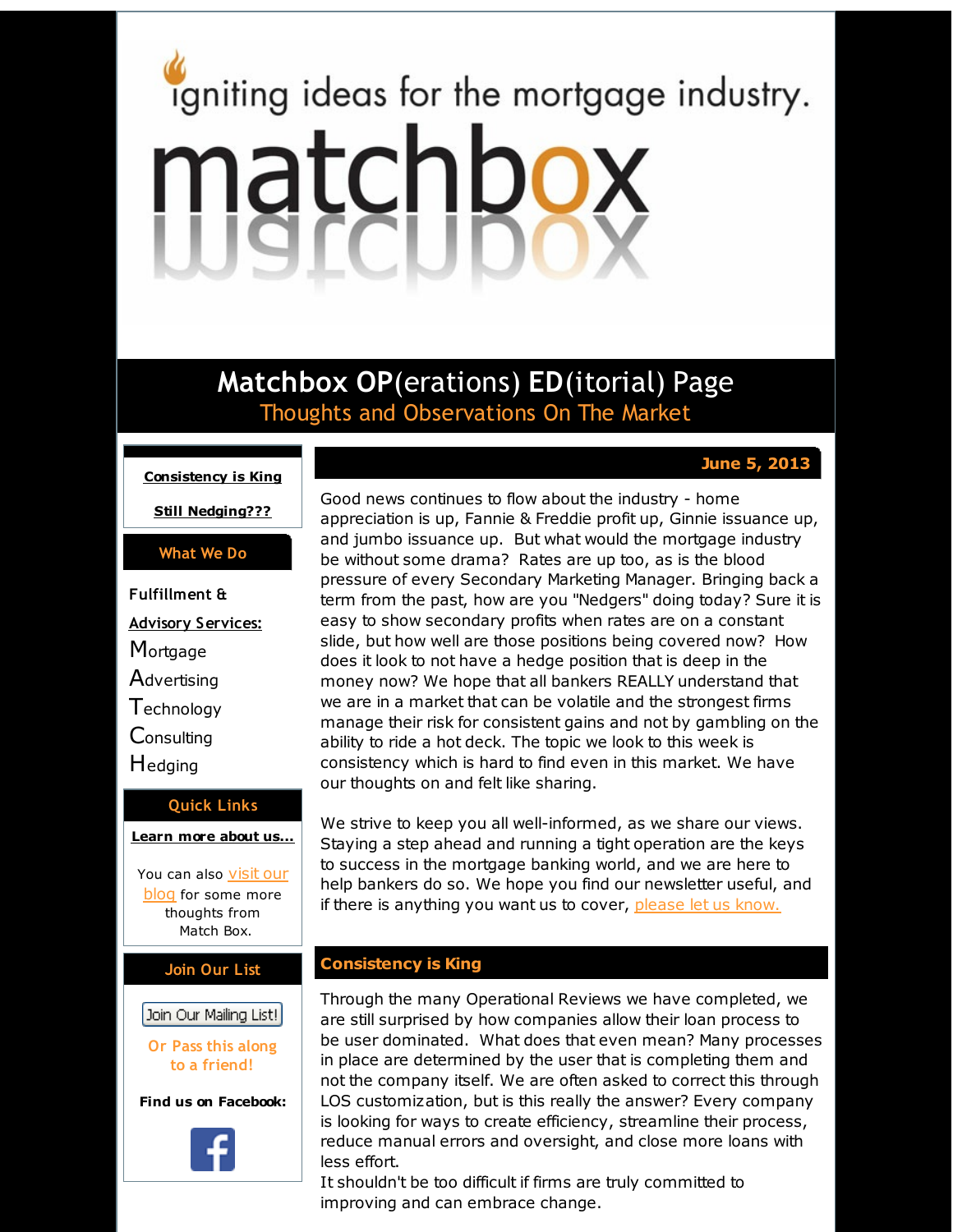-Every company is concerned with accurate disclosures and providing their salespeople with the tools to issue accurate disclosures. These are the same companies that allow Loan Officers to select their own title companies, or each branch have their own fee structure. If you want accurate disclosures, here's a hint - use one title company and one set of fees. Consolidation allows for better accuracy and efficiency for all. And we have yet to see any business model that was actually dependent on individualizing title companies and fees. Wouldn't a companywide fee structure that is programmed and easily learned, reduce change of circumstances and tolerance cures? Wouldn't this allow loans to move through the process more quickly and help the salesperson? These benefits far outweigh the need to use one-off title company that provides "excellent" service. If the entire firm is using one title company my guess is that excellent service is not far behind.

-Speak the same language. Too often an Ops manager and each staff member have different processes or checklists for their daily workflow. It's a certainty that every banker has at least one great processor, underwriter, etc. and others who are weak. Embrace the process set forth by your best. The weaker producers should benefit greatly by learning from others and they certainly shouldn't be left to continue working under present, selfdeveloped, workflow.

-Eliminate redundancy. Closing and post closing departments often spend significant time correcting or cleaning up information that has come from processing or underwriting. Each file has a varying degree of completeness and these departments are the last line of defense to create an accurate and saleable product. Streamlining this process allows these back-end departments to work smarter, and faster - closing more loans and selling them in a more timely fashion, even further increasing mandatory gain on sale. If files are sent to closing or post closing with inaccuracies, send them back! Does anyone ever learn or change their behavior if they are never penalized or taught a lesson?

Owners and managers will complain about the productivity of their staff, but they are the ones that allow these varying processes. When asked if they have a training process, more often than not there is no official manual. The training process may consist of shadowing another employee for a day or two and then you are on your own. Guess what process the new employee uses when they start. It's probably not a corporate approved checklist. It is management's responsibility to prepare all of the players and ensure they are working efficiently and according to their model.

There is no excuse for inconsistencies. This market is going to change at some point. There will be more investors and there will be more products offered. Rates will rise and volume may slow (sound familiar?) Companies need to get on board with developing some consistent processes in order scale their operations when the market turns. If lenders continue to let employees determine the process they will never be able to successfully grow. Take this time to develop a consistent process.

Everyone likes to say that their process is a little bit different, but also wants to know what everyone else is doing. It is very simple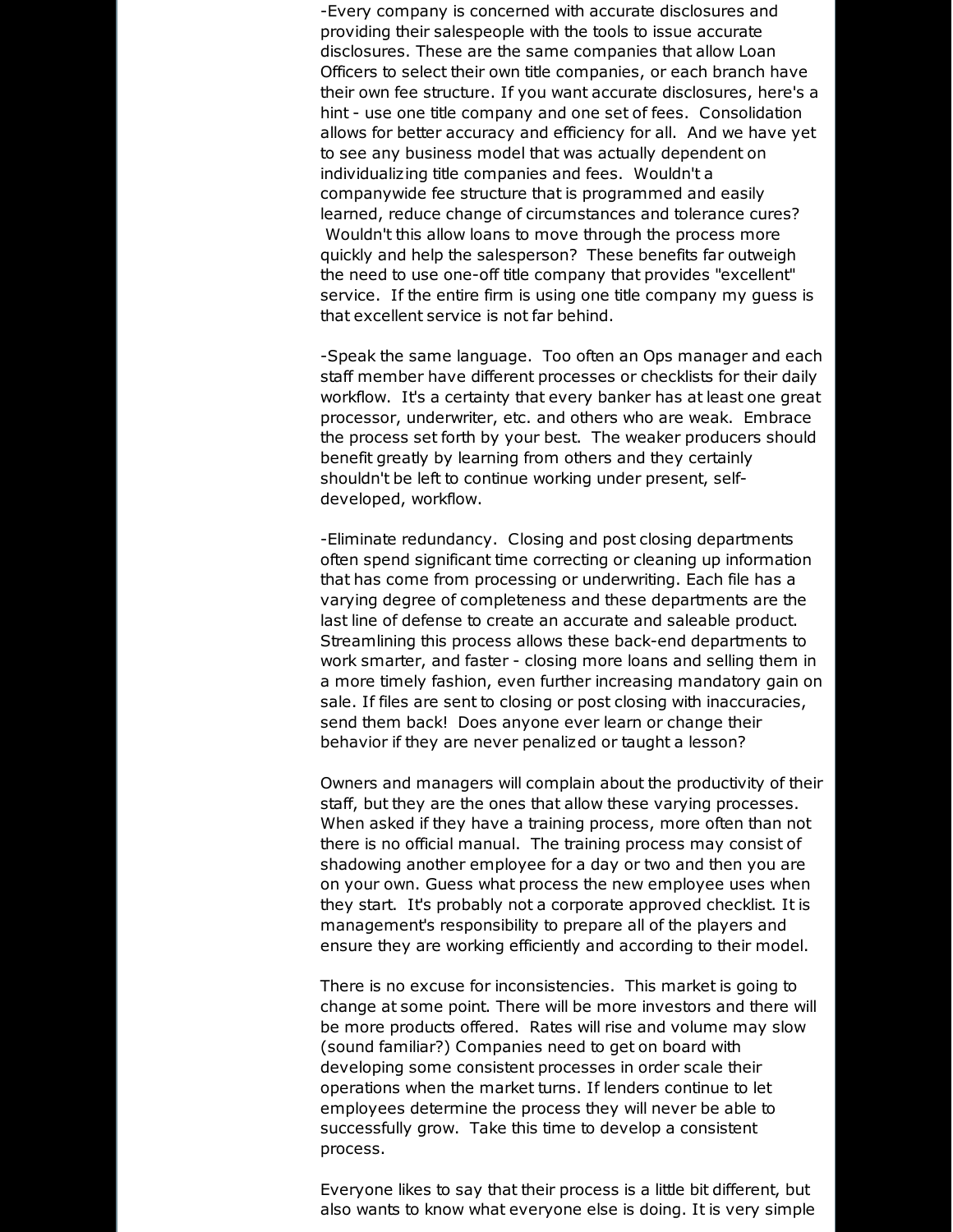- the successful companies have a set process, stick to it, and hold their staff accountable to making sure they follow the rules. The other firms sit and wonder why one underwriter can close three loans a day and another struggles to close one. Which company are you?

### **Still Nedging? Really???**

Last year we created a new term for the market the Nedger. This is a secondary department that does not hedge, but trades on a mandatory basis with no corresponding TBA hedge trade, or maybe they take large daily forward positions based on a very general assumption of locks and pull throughs. Over the past few years, secondary managers have boasted that their returns have been great and they do not have any hedge costs. These companies must have stock in gaming companies because this is what's going on here. Owners would probably not be too happy with a Secondary Manager who spends every other weekend in Vegas. Yes, maybe they were on a hot streak for the last 18 months or so, but the deck just went colder and a 200- 300bp loss in two weeks should shock everyone into reevaluating the strategy. We have a number of clients whose true net revenue is essentially the mandatory gain over Best Efforts. Taking a loss like this is not an option!

There is no such thing as a "hedge cost" - hedging is a correct offset to managing your pipeline, an insurance policy, and/or the counter cash transaction that allows you make additional revenue when trading on a mandatory basis. Anyone that feels hedging has an (unnecessary) "cost" to it does not truly understand the risks that the market can play especially when rates spike.

In addition, the biggest risk is the one that most "Nedgers" miss altogether. In theory they feel that have mastered the market by knowing their pull through. So they take XX% of their pull through and only enter into that amount of forward commitments. What they are missing is that when the market spikes and your pipeline is 100 bps lower than the market, their conversion ratio just went from XX% to XX% +YY%. So actually their pipeline is exponentially more likely to close when rates move against them which exponentially increases the risk. So this is the worst possible position to be in. So all you "Nedgers" out there, hopefully you will come through these past few weeks just stumbling, but still standing and can finally make sense of Hedging vs Nedging. Who needs the stress of gambling with the banks profit?

### **About Us:**

Matchbox is a collection of gritty industry veterans who decided to create a company aimed at helping mortgage companies ignite ideas that are outside the box to realize their true potential. We have years of real life, hands on experience in the business, and we want to offer our keen insight to others as they take on the challenges before them.

As individuals, we each contribute unique perspective and expertise. Collectively we provide a true roadmap to success, regardless of your current situation. Like any master craftsman, we are very passionate about our work and we approach each